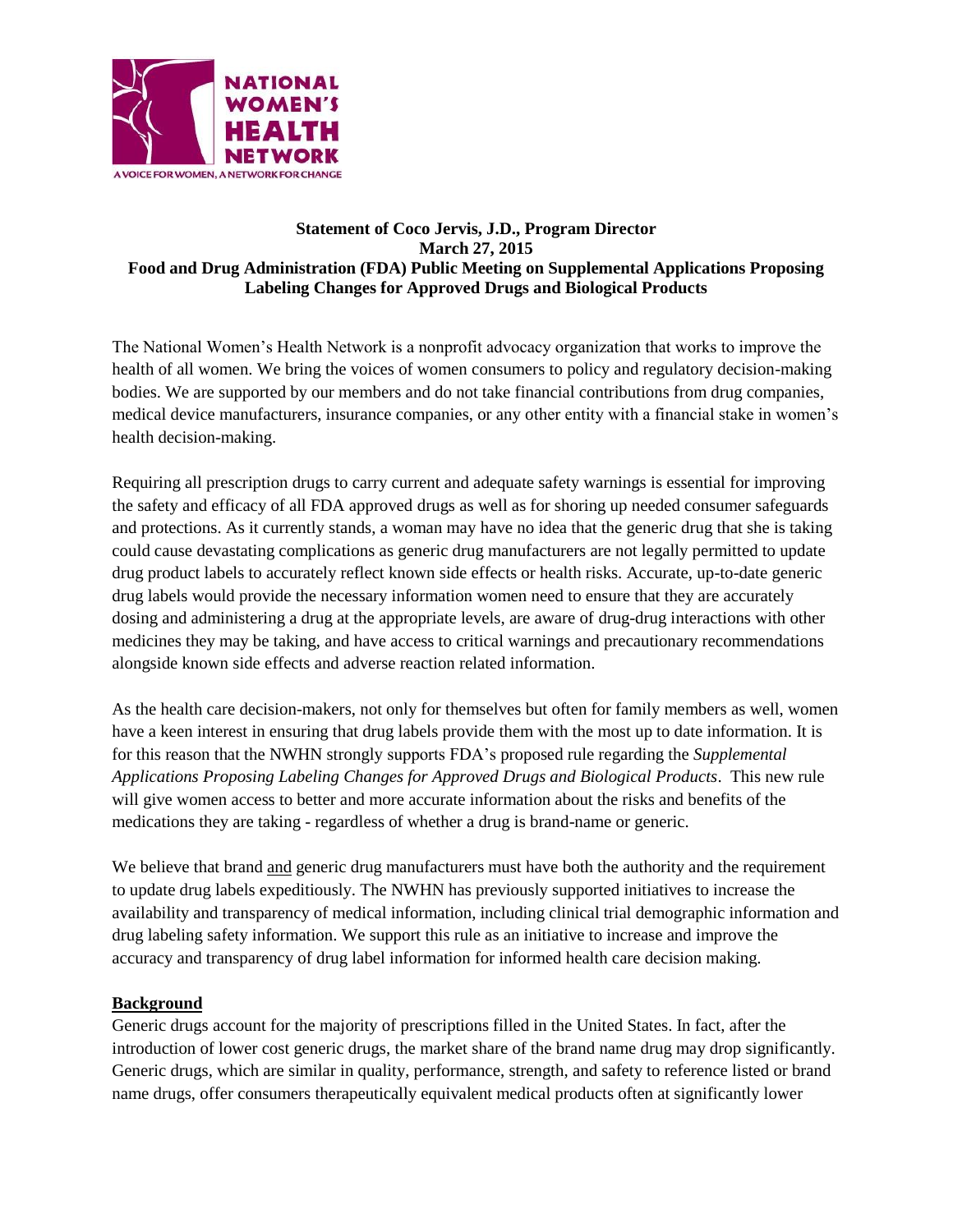

prices. Consumers, health providers, and insurance companies have come to rely on generic drugs as a safe and economically sensible alternative to brand name drugs for life-saving pharmaceutical needs. Without labeling authority parity between brand and generic manufacturers, consumers and prescribers of generic drugs face a significant disadvantage in the accuracy and reliability of the information available to them.

In 2011, the Supreme Court ruled that generic manufacturers may not unilaterally update drug safety warnings because the label of generic drugs must match the label of their brand counterpart (*PLIVA, Inc. v. Mensing*). This ruling prevents generic manufacturers from updating their labels even when they know the information is out of date or incorrect. Consumers need the most recent and accurate safety and efficacy information to make health care decisions otherwise they face unnecessary and significant health risks. The proposed rule would rectify this serious and unsafe situation caused by the inability of generic manufacturers to update their own labels.

## **Impact of Generic Drugs on the Market**

Often, the choice between generic and brand drugs is left to the discretion of the pharmacist filling the prescription. The health care provider prescribes a brand name drug, but the patient may receive the generic version – with an out-of-date label explaining the risks and contraindications of the product. The average consumer is unlikely to be aware of the regulatory differences between generic and brand name drugs. Both consumers and prescribers of generic drugs deserve to make informed health care decisions, and need the same safety and efficacy information in order to do so. Requiring both brand and generic manufacturers to update the label on prescription drugs is the best way to alert consumers to new risks or contraindications. The proposed rule would help ensure that these important protections are achieved.

The proposed rule also ensures that drug labels are updated in a time sensitive manner. The rule would require both brand name and generic manufacturers "to update labeling promptly to include a warning about a clinically significant hazard as soon as there is reasonable evidence of a causal association with a drug" - a much needed improvement for both consumers and health providers. NWHN supports the revised guidelines which would help ensure consumers receive the latest drug safety information as it becomes available.

We understand that approval of this rule may result in temporary differences between brand and generic drugs. As such, we support efforts to establish a dedicated Web page on which FDA would promptly post information regarding proposed labeling changes. But even in the absence of an FDA webpage, we believe that updating drug labels with new information is always a benefit to consumers, even if brand and generic versions are not updated at the exact same time. We also support the enhanced notification requirements supported in the proposed rule. Under the current rule, both generic and brand manufacturers have an indefinite amount of time to update their label after new safety and efficacy information is released. Under the proposed rule, brand and generic manufacturers would be required to